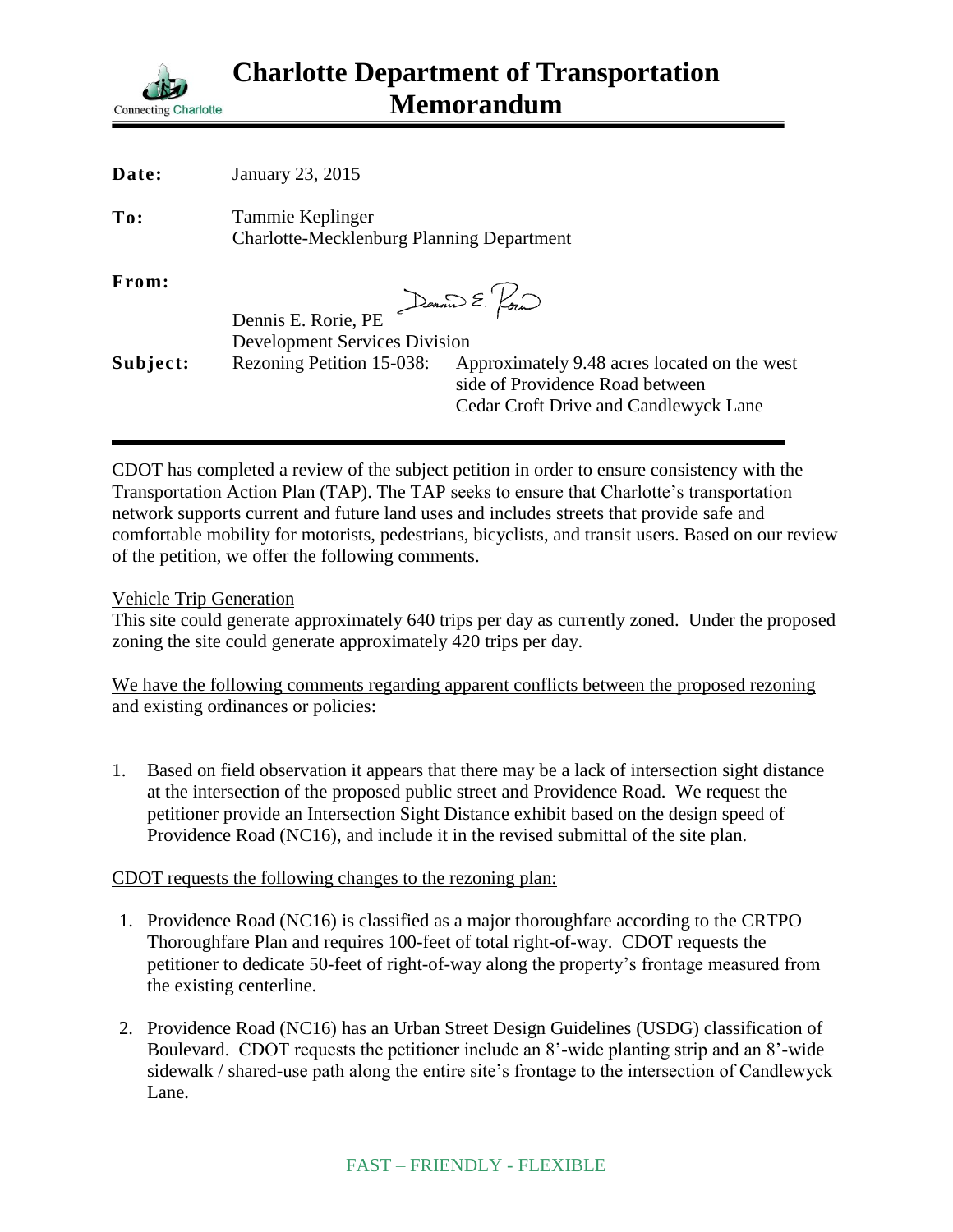Tammie Keplinger January 23, 2015 Page 2 of 4

3. CDOT requests that the petitioner provide a vehicular connection from the proposed public street to the existing church parking lot. We also request that a minimum 5'-wide sidewalk be extended from the end of the proposed public street, through the church parking lot to the existing sidewalk along Lawton Bluff Road. Doing so promotes connectivity for vehicular and non-motorized transportation, from the proposed subdivision to the adjoining neighborhood and nearby retail land uses. See Figure 1 below.



4. CDOT requests that the petitioner provide the necessary right-of-way at the end of the proposed cul-de-sac to facilitate a future roadway connection to the adjoining parcels to the north. CDOT also requests that the petitioner encircle the proposed cul-de-sac with sidewalk, and provide a sidewalk connection to the Providence Road frontage. See Figure 2 below.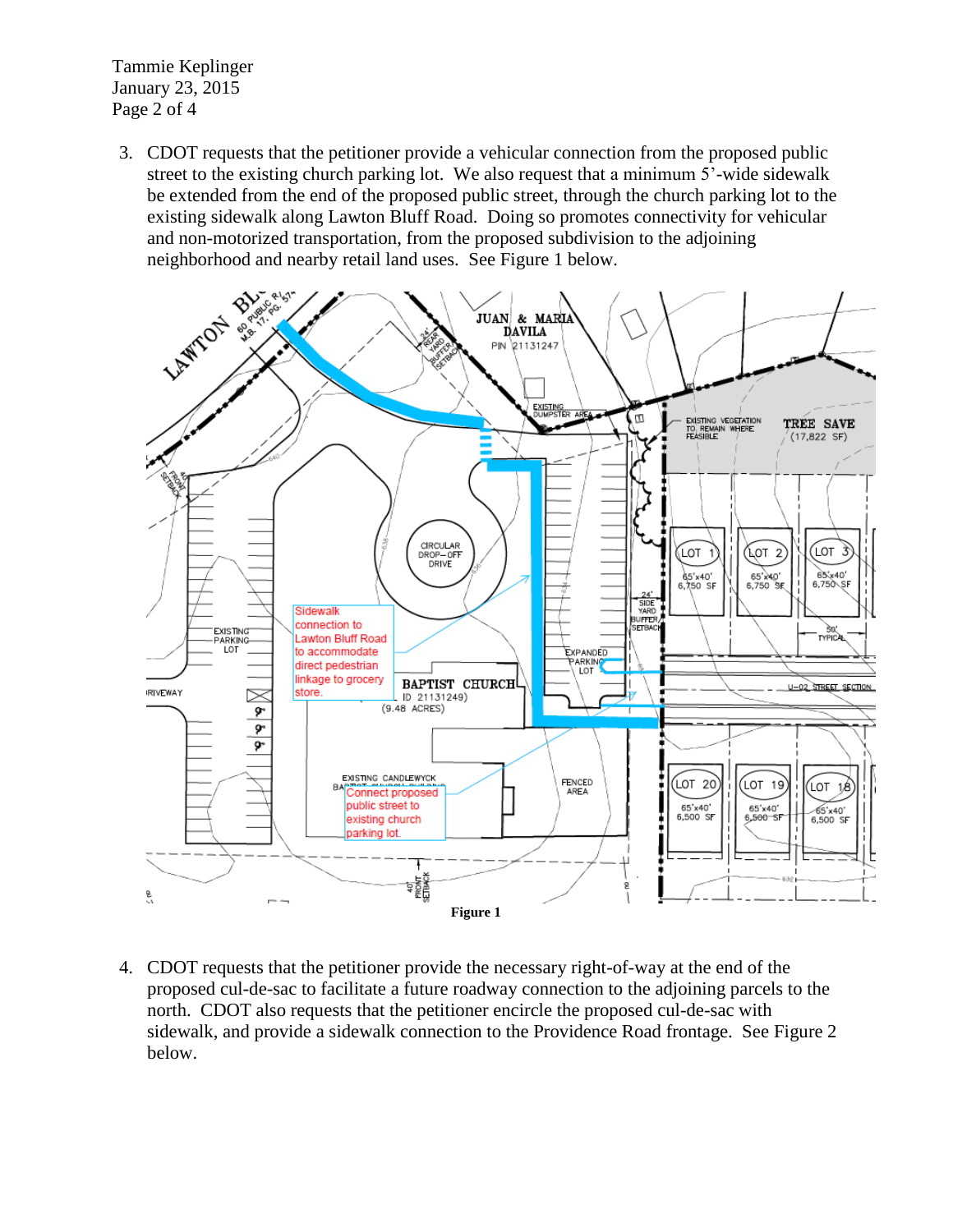Tammie Keplinger January 23, 2015 Page 3 of 4



The following are requirements of the developer that must be satisfied prior to driveway permit approval. We recommend that the petitioner reflect these on the rezoning plan as-appropriate.

- 1. According to the City of Charlotte's Driveway Regulations, CDOT has the authority to regulate/approve all private street/driveway and public street connections to the right-of-way of a street under the regulatory jurisdiction of the City of Charlotte.
- 2. Adequate sight triangles must be reserved at the existing/proposed street entrance(s). Two 35' x 35' and two 10' x 70' sight triangles are required for the entrance(s) to meet requirements. All proposed trees, berms, walls, fences, and/or identification signs must not